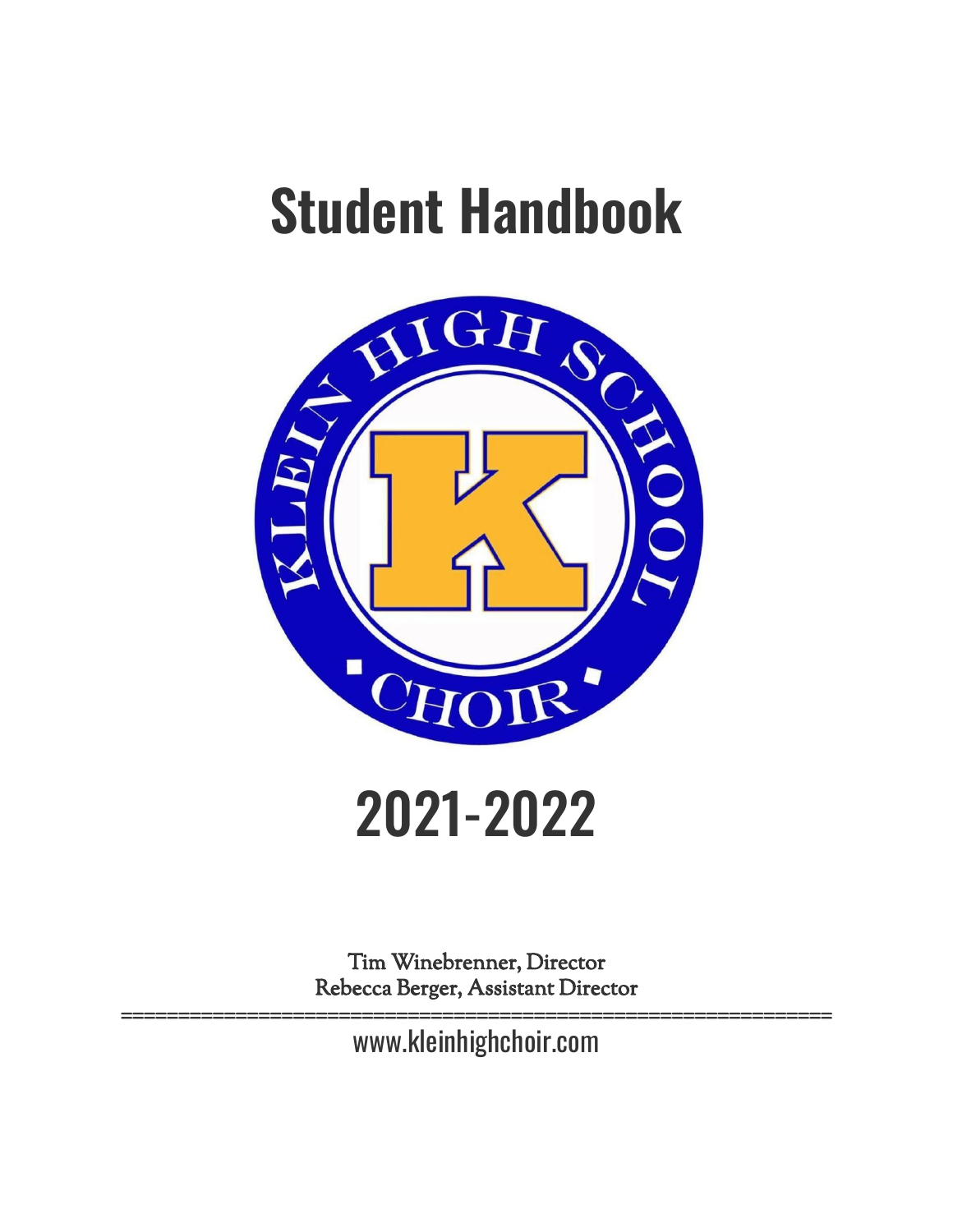

The Klein High School Choral Department enjoys a rich tradition of excellence, pride and high musical standards. As part of this strong choral organization you can be proud of who you are and what you do. We look forward to working together during the 2021-2022 school year to maintain the excellence that we have come to know as tradition. This investment of time, effort and energy will create a harvest of life-long benefits that will extend well beyond the vast boundaries of music.

Participation in the KHS Choir program provides students the opportunity to improve individual vocal technique, music theory and sight-reading skills. Students learn challenging choral literature in a variety of musical styles, and are able to compete at choral contests and festivals both in and out of KISD. Through individual and group opportunities, students will learn to uphold Klein's Five Core Values: *Empathy, Gratitude, Integrity, Perseverance, and Service.*

This handbook is designed to introduce you to the choral tradition at Klein High School and to provide you with information regarding course selection, grading procedures, eligibility, private lessons, uniforms, fees, and a calendar of activities and concerts. As the year progresses, any additions or changes will be provided to you in a timely manner via email or on the Klein Choir website (www.kleinhighchoir.com).

We are excited about the opportunities that await us in the 2021-2022 school year. Parents, thank you for supporting your child's interest in music at Klein High School. Students, it is a privilege to have you as a valued part of our choir family.

Mr. Tim Winebrenner, Director of Choirs Mrs. Rebecca Berger, Assistant Director [twinebrenner@kleinisd.net](mailto:twinebrenner@kleinisd.net) [rhickman1@kleinisd.net](mailto:rhickman1@kleinisd.net) 832.484.4089 832.484.4088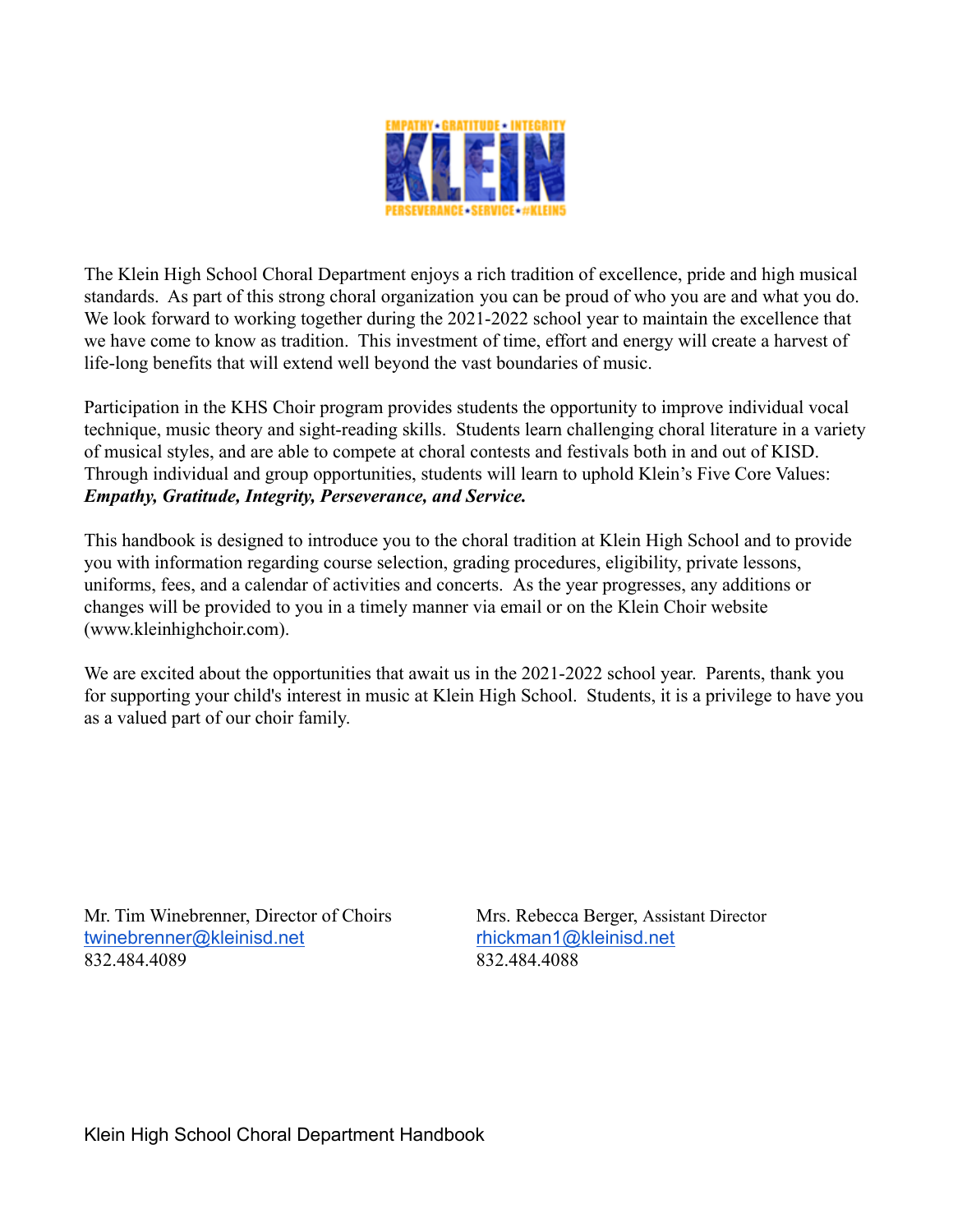### **Klein Choir Ensembles**

#### **BELLA VOCE -** (2nd Period)

This non-varsity choir is made up of mainly  $9<sup>th</sup>$  & 10th grade women (some older as schedules permit). This group will sing treble literature. Members are required to participate in five concerts and the UIL Concert & Sight-reading Contest.

#### **ACAPPELLA MEN -** (3rd Period)

This non-varsity choir is made up of mainly  $9<sup>th</sup>$  & 10th grade men (some older as schedules permit). This group will sing tenor-bass literature. Members are required to participate in five concerts and the UIL Concert & Sight-reading Contest.

#### **LIEDERKRANZ -** (4 th Period)

This is an advanced treble choir and may include any grade level. Members are required to perform in five concerts and the UIL Concert & Sight-reading Contest

#### **CHORALE -** (5 th Period)

This varsity mixed choir is for Junior and Senior students with advanced choir experience. Some sophomores may be added at the discretion of the director. Five concerts, the KISD Men's Choir, FACE: A World of Song, and U.I.L. Concert & Sightreading Contest are required.

#### **CHAMBER CHOIR -** (6 th Period)

This auditioned group is open to  $10^{th}$ -12<sup>th</sup> grade students who demonstrate distinguished vocal and musical skills. Students audition in May and must have concurrent membership in Chorale. Chamber members will perform at various events in the community. In addition to all KHS choir concerts, Chamber members are required to perform in the Dallas Madrigal Festival, Chamber Cabaret, Holiday Run-Outs, and must participate in the All-Region Choir audition process.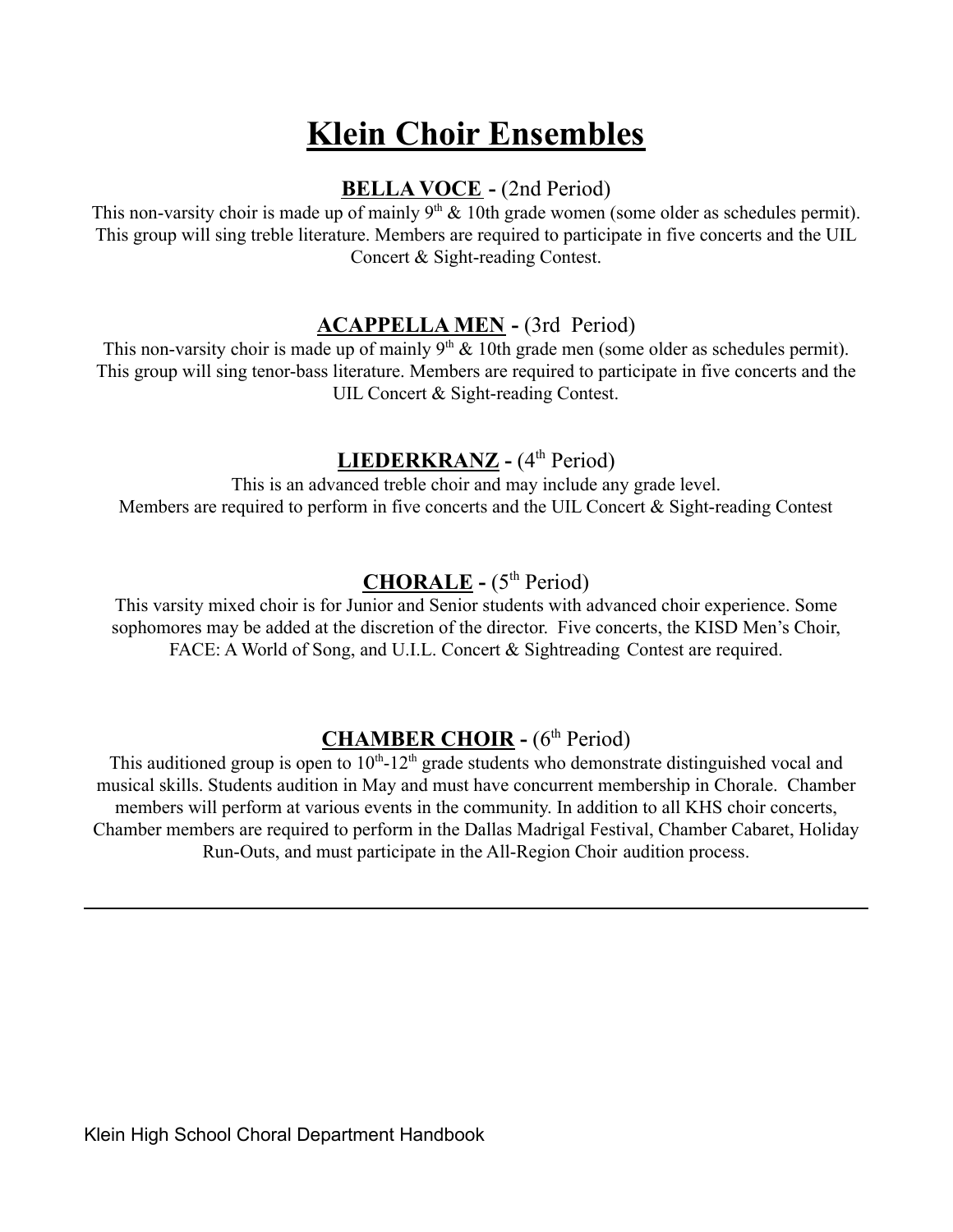## **Choir Fees**

Students in the KHS Choir Department are required to pay a **\$55** operating fee. This fee is necessary to maintain a quality choir program for our students, and is required to purchase items which are not provided by the District such as additional sheet music, accompaniment recordings, folders, supplies, uniforms & dry cleaning, Choir T-shirts, Pop Show T-shirts, clinician and accompanist fees, administrative costs and sound equipment. Please go to [www.kleinhs.kleinisd.net](http://www.kleinhs.kleinisd.net) and click on "School Cash" to pay your choir fee by September 17th.

Chorale members are required to purchase a Klein Choir polo. These polos cost \$25 and will be worn at our Homecoming performance, Region and FACE rehearsals, Spring Trip, Pre-UIL concert and group picture day for the yearbook.

## **Charms**

Charms is an online tool that you will use to verify the forms you turn in, check your account balance for the Spring Trip, receive emails from your directors, etc.

- 1. Go to [www.charmsoffice.com](http://www.charmsoffice.com)
- 2. Locate the "Parent/Student" Login
- 3. Your school code is: kleinhschoir
- 4. Your password is your KHS student ID #.

## Grading Procedures

Your grade is determined by the following guidelines:

#### Minor Grades (40%)

#### 1. **Daily Participation**

- \*Responsibility Points
	- Leaving music/folder out after rehearsal results in a three-point penalty for the daily grade.
	- Food or gum in the choir room results in a five-point penalty for the daily grade
	- Failing to have all rehearsal materials by the time the starting bell rings results in a five-point penalty for the daily grade.
	- -Having a cell phone out without a director's permission results in a zero for the daily grade.
- 2. **Singing Tests**
- 3. **Daily Homework Grade** (Ear-training, listening journals, etc)

Klein High School Choral Department Handbook